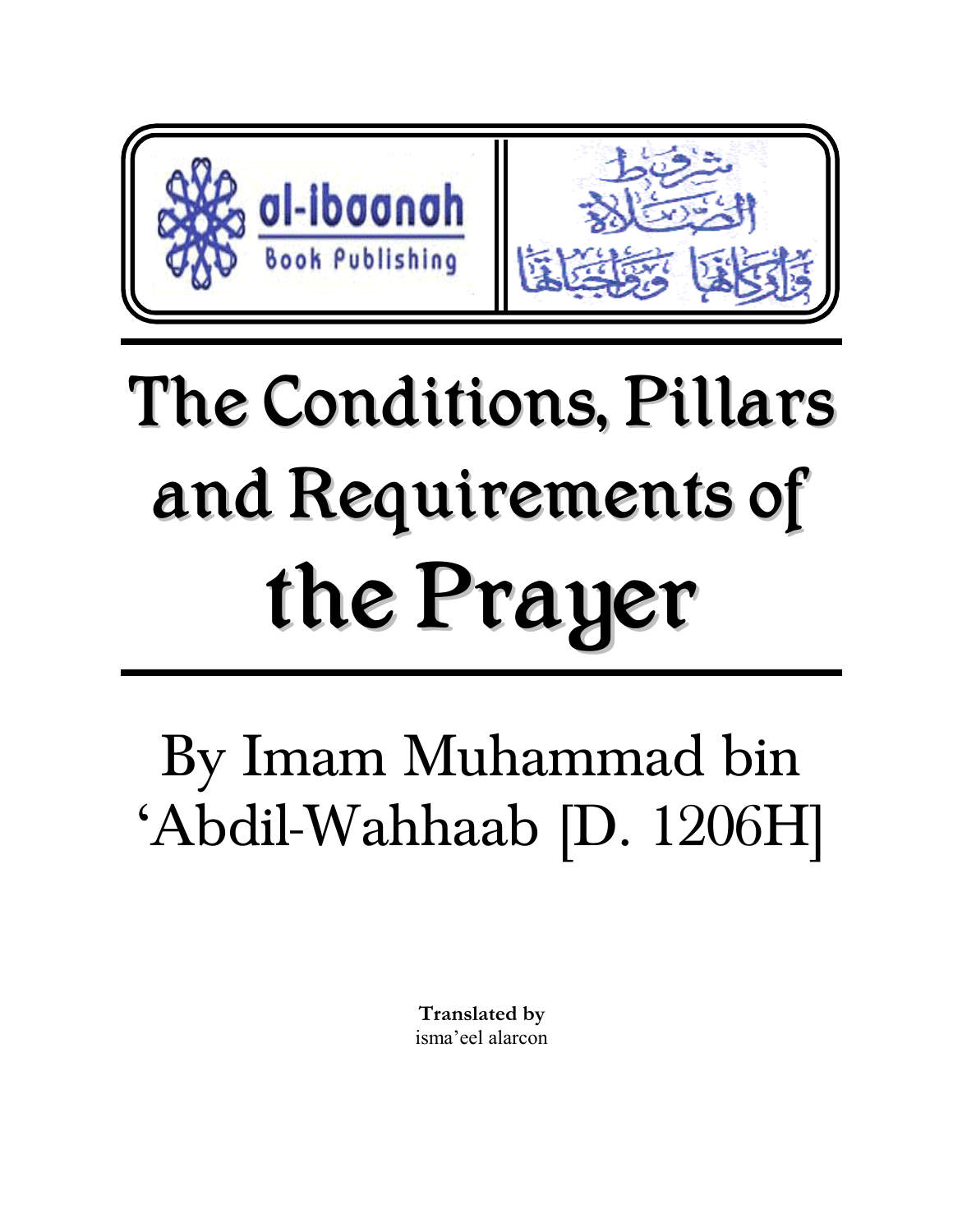

## **© Copyright Al-Ibaanah Book Publishing, USA Published On-Line for Free Distribution**

## **First Edition: September 2003**

**Note:** This document is an on-line book publication of www.al-ibaanah.com. This book was formatted and designed specifically for being placed free on the Internet. Al-Ibaanah Book Publishing allows for this document, in its present form and with no alterations, to be distributed, printed, photocopied, reproduced and/or disbursed by electronic means *for the purpose of spreading its content and not for the purpose of gaining a profit,* unless a specific request is sent to the publishers and permission is granted. Anyone wishing to quote from this document must give credit to the publisher.

**About the Book:** This is a translation of the beneficial treatise of Imaam Muhammad bin 'Abdil-Wahhaab, **"***Shuroot as-Salaat wa Arkaanuhaa wa Waajibaatuhaa.***"**

In this short treatise, Imaam Muhammad bin 'Abdil-Wahhaab, may Allaah have mercy on him, briefly outlines the nine conditions for the acceptance of one's prayer, as well as the fourteen pillars and eight requirements of the prayer, mentioning some of their proofs and evidences from the Book and the Sunnah.

A condition is something that is required before the commencement of prayer in order for it to be valid. "The pillars are that which if one fails to perform any of them out of forgetfulness or intentionally, his prayer is rendered invalid because of his abandoning it. The requirements are that which if one fails to perform any of them intentionally, his prayer is rendered invalid due to his abandoning it, but if he leaves any of them due to forgetfulness, he is obligated to perform the (extra) prostrations for forgetfulness."

The author also lists the conditions, obligations, requirements and nullifiers of *wudoo*  (ablution). The translator has provided a quick reference guide as an appendix listing each of these points, as well as footnotes with hadeeth references and other comments gathered from several sources of this treatise.

A Publication of **Al-Ibaanah E-Books**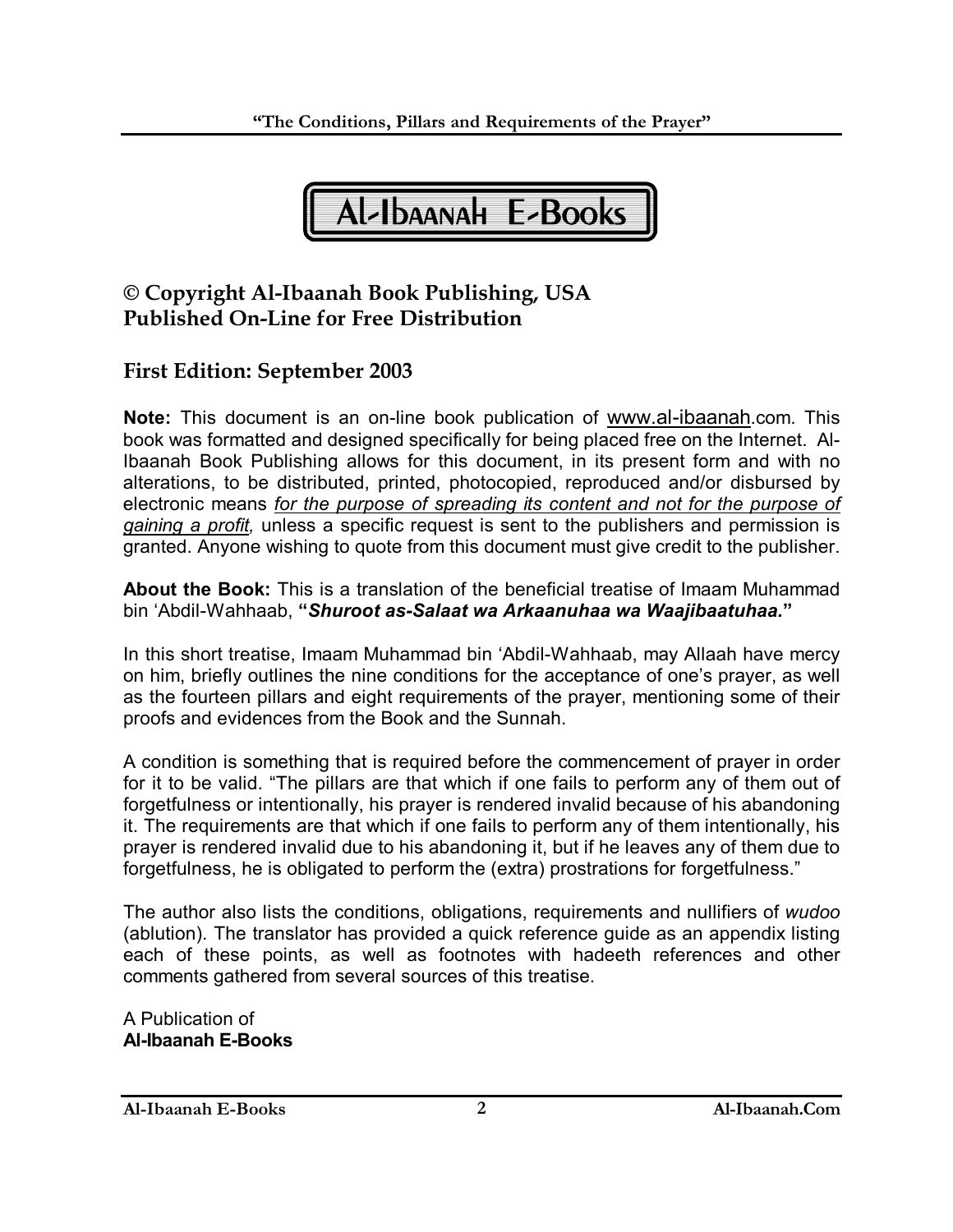# **THE CONDITIONS FOR THE PRAYER**

The conditions for the Prayer are nine: (1) Islaam; (2) Sanity; (3) Reaching the age of Maturity; (4) Lack of Ritual Impurity (i.e. Ablution); (5) Removal of Filth; (6) Covering the 'Awrah; (7) The Entrance of the Proper Time; (8) Facing the Qiblah; and (9) The **Intention** 

**The First Condition** – Islaam: Its opposite is Kufr (disbelief). The actions of a disbeliever are not accepted (by Allaah), regardless of what good deed he may perform. The proof for this is Allaah's saying:

مَـا كَانَ لِلْمُشُـرِ كِينَ أَن يَعُمُرُواْ مَسَــْجِدَ ٱللَّـهِ شَــْـهِدِينَ عَلَـنٌ أَنفُسِـهِم بِٱلۡكُفۡرِ ۚ أُوْلَنَبِكَ حَبِطَتُ أَعۡمَـٰلُهُمۡ وَفِى ٱلنَّارِ هُمۡ خَـٰلِدُونَ ۞

**"It is not for the polytheists to maintain the mosques of Allaah while they witness against their own selves of disbelief. The works of such are in vain and in Hell will they abide forever."** [Surah At-Tawbah: 17]

And Allaah's saying:

وَقَدِمُنَآ إِلَىٰٓ مَا عَمِلُواْ مِنۡ عَمَل فَجَعَلۡنَـٰهُ هَبَٱءٞ مَّنثُورًا

**"And We shall turn to whatever deeds they (polytheists) did and make such deeds as scattered floating particles of dust."** [Surah Al-Furqaan: 23]

**The Second Condition** – *'Aql* (Sanity): Its opposite is Insanity (*junoon*). As for the insane person, the pen (that records his deeds) is lifted from him until he regains sanity. The proof for this is the hadeeth: **"The pen is lifted from three people: A person sleeping until he wakes up; an insane person until he regains sanity; and a child until he reaches the age of puberty."** <sup>1</sup>

**The Third Condition** – *Tamyeez* (Age of Maturity): Its opposite is childhood (s*ughr*). Its extent is the age of seven years, then he is to be commanded to pray. The proof for

 $\overline{a}$ 

<sup>&</sup>lt;sup>1</sup> Reported by Ahmad, Abu Dawood, An-Nasaa'ee and Ibn Maajah. Al-Haakim reported it in his *Mustadrak* (vol. 1, pg. 251) with a similar wording, saying: "This is an authentic hadeeth based on the conditions of Al-Bukhaaree and Muslim." Adh-Dhahabee agreed.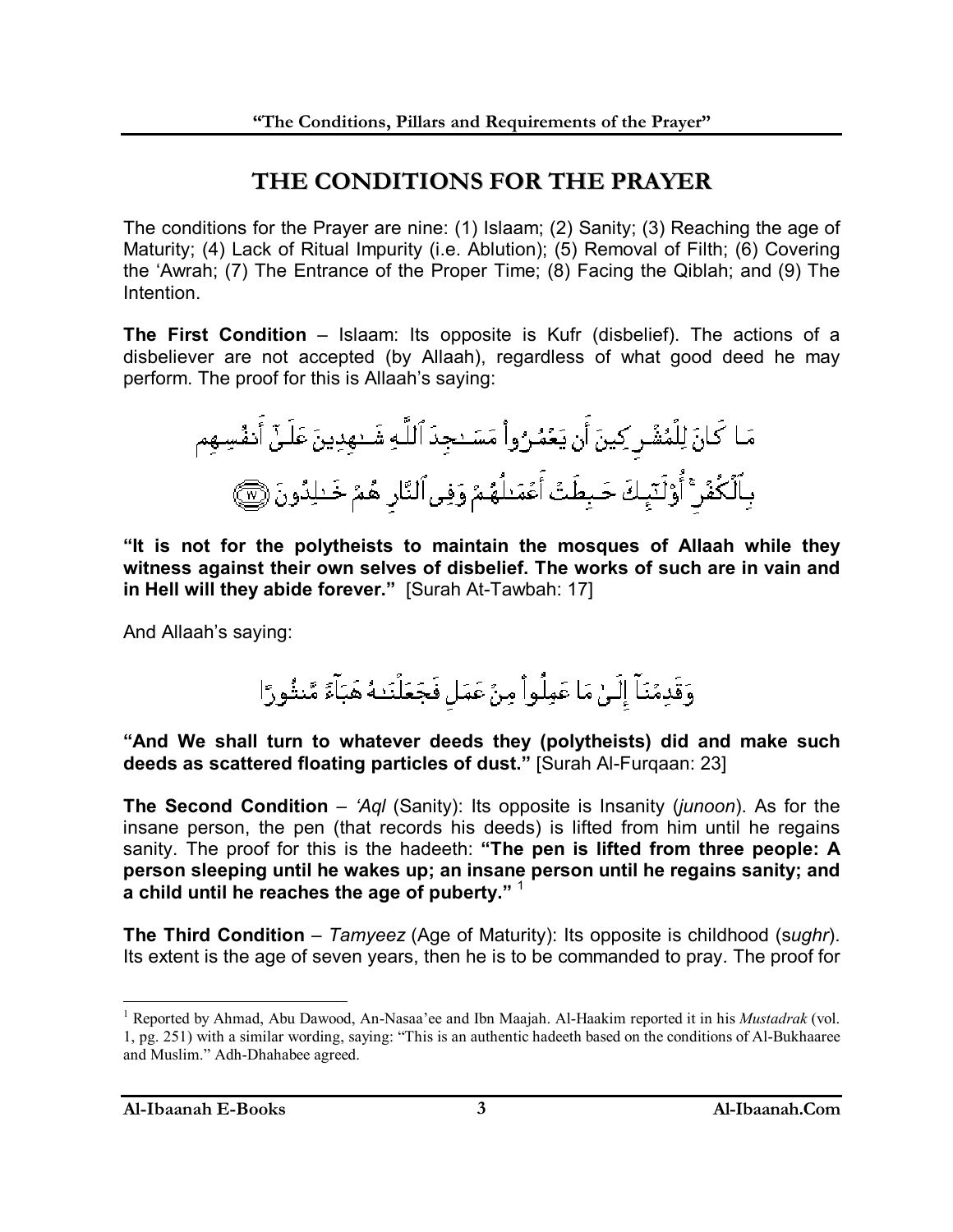this is the Messenger of Allaah's saying: **"Command your children to pray by (the age of) seven. And beat them to do it by (the age of) ten. And separate them from their beds."** <sup>2</sup>

**The Fourth Condition** – *Raf'-ul-Hadath* (Uplifting Ritual Impurity): This refers to the ablution (*wudoo*) that is well known. What makes ablution mandatory is *hadath* (ritual impurities). Its conditions (*shuroot*) are ten: (1) Islaam; (2) Sanity; (3) Age of Maturity; (4) Intention; (5) Accompanying its ruling by the fact that one must intend to not stop it until he completes his ritual purity; (6) Removal of what makes ritual purity mandatory; (7) cleansing the private parts; (8) Clean Water that is permissible to use; (9) Removing all things that prevent the water from reaching the skin; and (10) it must be the proper time for it. This applies to those who have a constant state of ritual impurity (i.e. such as menstruating women), due to its obligation.

As for its obligations (*furood*), then they are six: (1) Washing the face, which includes *Madmadah* (rinsing the mouth) and *Istinshaaq* (inhaling water in the nose), and its boundaries are from where the hair of the head begins to the chin, lengthwise, and from the right ear to the left ear, widthwise; (2) Washing the hands up to (and including) the elbows; (3) Wiping the entire head, which includes the ears (with water); (4) Washing the feet up to (and including) the ankles; (5) Maintaining this sequence; and (6) *Muwaalaat*. 3

The proof for this is Allaah's saying:

|  |  | يَتَأَيُّهَـا ٱلَّـٰذِينَ ءَامَنُـوٓاْ إِذَا قُمَّتُـمۡ إِلَـٰىٱلصَّلَـوٰۃِ فَٱغۡسِـلُواْ وُجُــوهَكُمُ        |  |  |
|--|--|----------------------------------------------------------------------------------------------------------------|--|--|
|  |  | وَأَيُسدِيَكُمُ إِلَــىٱلْمَــرَافِقِ وَٱمۡسَــحُوا۟ بِرُءُوسِــكُمۡ وَأَرۡحُــلَكُمۡۚ إِلَــى ٱلۡكَــعۡبَيُنۡ |  |  |

**"O you who believe! When you rise to pray, wash your faces and your hands up to the elbows. Wipe your heads (with water), and (wash) your feet up to the ankles."** [Surah Al-Maa'idah: 6]

The proof for maintaining the same sequence (when performing *wudoo*) is the hadeeth: **"Begin with what Allaah has began with."** <sup>4</sup>

<sup>&</sup>lt;sup>2</sup> An authentic hadeeth reported by Ahmad, Abu Dawood and Al-Haakim.

<sup>3</sup> **Translator's Note:** *Muwaalat* refers to when all of the acts of *wudoo* are done in order without any pause in between them so as to let the previous part of the body that was washed become dry.

<sup>4</sup> An authentic hadeeth reported by Muslim and An-Nasaa'ee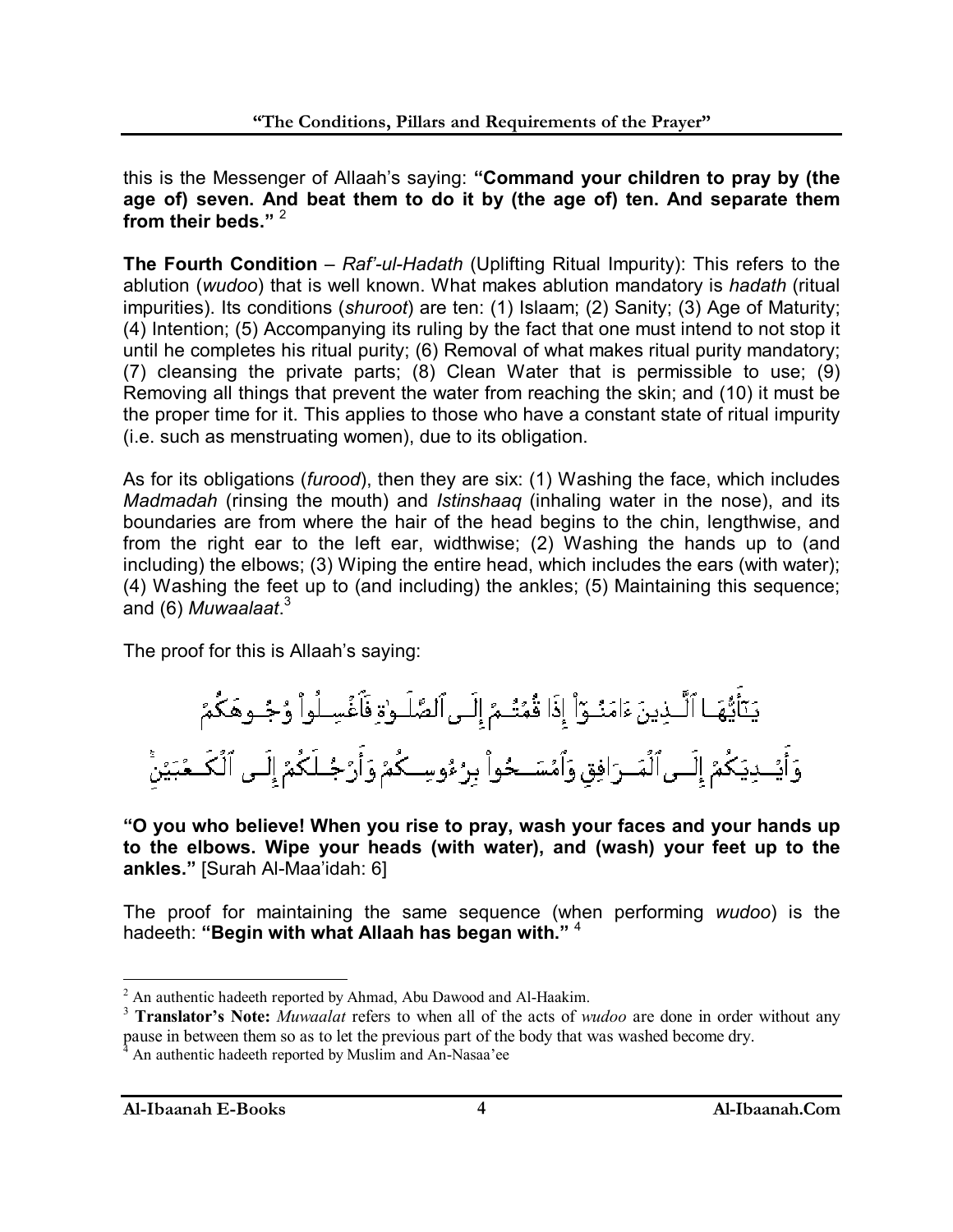The proof for *Muwaalaat* is the hadeeth of the man who left a spot unwashed. It was reported that one time the Prophet (*sallAllaahu 'alayhi wa sallam*) saw a man who had left a spot on his foot the size of a *dirham*, which water had not touched (when performing *wudoo*). So he (*sallAllaahu 'alayhi wa sallam*) ordered him to go back and repeat it.

Its requirement (*waajib*) is the *tasmeeyah* (mentioning Allaah's Name) along with the words of remembrance (*dhikr*).

The things that nullify (*nawaaqid*) the ablution are eight: (1) Whatever comes out from the two private parts; (2) Any foul impure substance that comes out from the body; (3) Loss of consciousness (i.e. sleep/insanity); (4) Touching a woman with sexual desire; (5) Touching one's private part with the hand, whether it is the frontal or rear (private part); (6) Eating the meat of camels; (7) Bathing a deceased person; and (8) Apostating from Islaam, may Allaah protect us from that!

**The Fifth Condition** – *Izaalat-un-Najaasah* (Removing Filth): This requires removing it from three things: From one's body, from one's garments and from the area (he is praying in). The proof for this is Allaah's saying:

**"And purify your garments."** [Surah Al-Muddathir: 4]

**The Sixth Condition** – *Sitr-ul-'Awrah* (Covering the 'Awrah): The People of Knowledge have unanimously agreed that the prayer of one who prays naked while having the ability (to clothe himself) is invalid. The boundaries of the 'awrah for a man are from his navel to his knees, $^6$  and the same applies to a female slave. As for a free woman, all of her body is 'awrah except for her face.<sup>7</sup> The proof for this is Allaah's saying:

 $\overline{a}$ <sup>5</sup> Ibn 'Umar reported from Abu Bakr and 'Umar that they said: "A man who had made the ablution once came, and he had a spot the size of a thumb on the top of his feet that wasn't washed, so the Prophet told him: **'Go back and complete your ablution.'** So he did it." [Reported by Ad-Daaraqutnee]

<sup>6</sup> **Translator's Note:** A man must cover his shoulders in prayer as well, based on the hadeeth of Abu Hurairah (*radyAllaahu 'anhu*) in which the Prophet (*sallAllaahu 'alayhi wa sallam*) said: **"None of you should pray in a single garment with no part of it being over his shoulders."** [Reported by Al-Bukhaaree and Muslim]

<sup>7</sup> **Translator's Note:** In prayer, a woman must cover her whole body, with the exception of her face and hands. Her dress must also be wide enough to cover the upper part of her feet Refer to Ibn Taimiyyah's book on the Woman's Dress in Prayer (*Hijaab-ul-Mar'ah wa Libaasuhaa fis-Salaat*), for a detailed discussion on the limits of what a man and woman must cover while in prayer.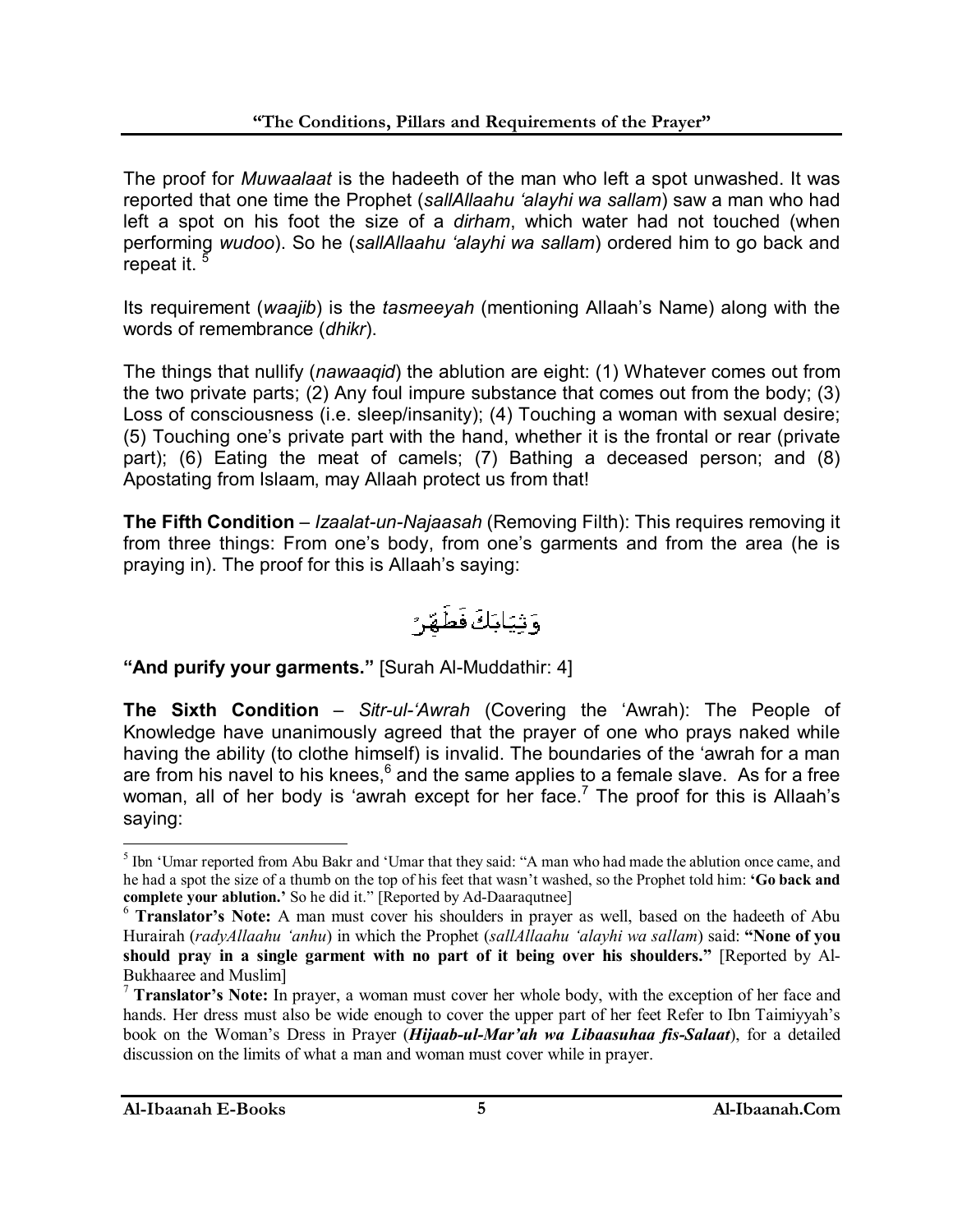يَنبَنِسِـــق ءَادَمَ خُســدُّواْ رَينَتَكُسمُ عِنسـدَ كُسالٌ مَسُســجِدٍ

**"O Children of Aadam, take your adornment (by covering yourselves with clean clothes) when praying. "** [Surah Al-A'raaf: 31] meaning during every prayer.

**The Seventh Condition** – *Dukhool-ul-Waqt* (Entrance of the Proper Time): The proof for this from the Sunnah is the hadeeth of Jibreel, peace be on him, when he lead the Prophet in one prayer during the initial times for it and during the last part of the hour of it, saying to him afterward: **"O Muhammad, the prayer is between these two times."** <sup>8</sup>

And also Allaah's statement:

إِنَّ ٱلصَّلَـوٰةَ كَـانَتُ عَلَـىٱلْمُـؤْمِنِينَ كِتَـٰبًا مَّوَقُوتًا

**"Verily, the prayer is enjoined on the believers at fixed hours."** [Surah An-Nisaa: 103]

The proof that the prayers are in fixed times is Allaah's saying:

أَقِم ٱلصَّلَوٰةَ لِدُلُوكِ ٱلشَّمُسِ إِلَىٰ غَسَقِ ٱلَّيِّلِ وَقُرْءَانَ ٱلْفَجِّرِ ۖ إِنَّ قُرْءَانَ ٱلْفَجْرِ كَانَ مَشْهُودًا

**"Establish the prayer from mid-day till the darkness of the night (i.e. Dhuhr, 'Asr, Maghrib and 'Ishaa), and recite the Qur'aan in the early dawn (i.e. Fajr). Verily, the recitation of the Qur'aan in the early dawn is ever witnessed (by the angels)."** [Surah Al-Israa: 78]

**The Eighth Condition** – *Istiqbaal-ul-Qiblah* (Facing the Ka'bah): The proof for this is Allaah's statement:

قَدٌ ذَرَىٰ تَقَلُّبَ وَجُهِكَ فِى ٱلسَّمَآءِ ۖ فَلَنُوَلِّيَنَّكَ قِبُلَةً تَرۡضَىٰهَاۚ فَوَلِّ وَجُهَكَ شَطُرَ ٱلۡمَسۡجِدِ ٱلۡحَرَامَۚ

**"Verily, We have seen the turning of your face (O Muhammad) towards the heaven. Surely, We shall turn you to a Qiblah (proper direction) that will please** 

<sup>&</sup>lt;sup>8</sup> Reported by Ahmad, An-Nasaa'ee, At-Tirmidhee and Ibn Hibbaan.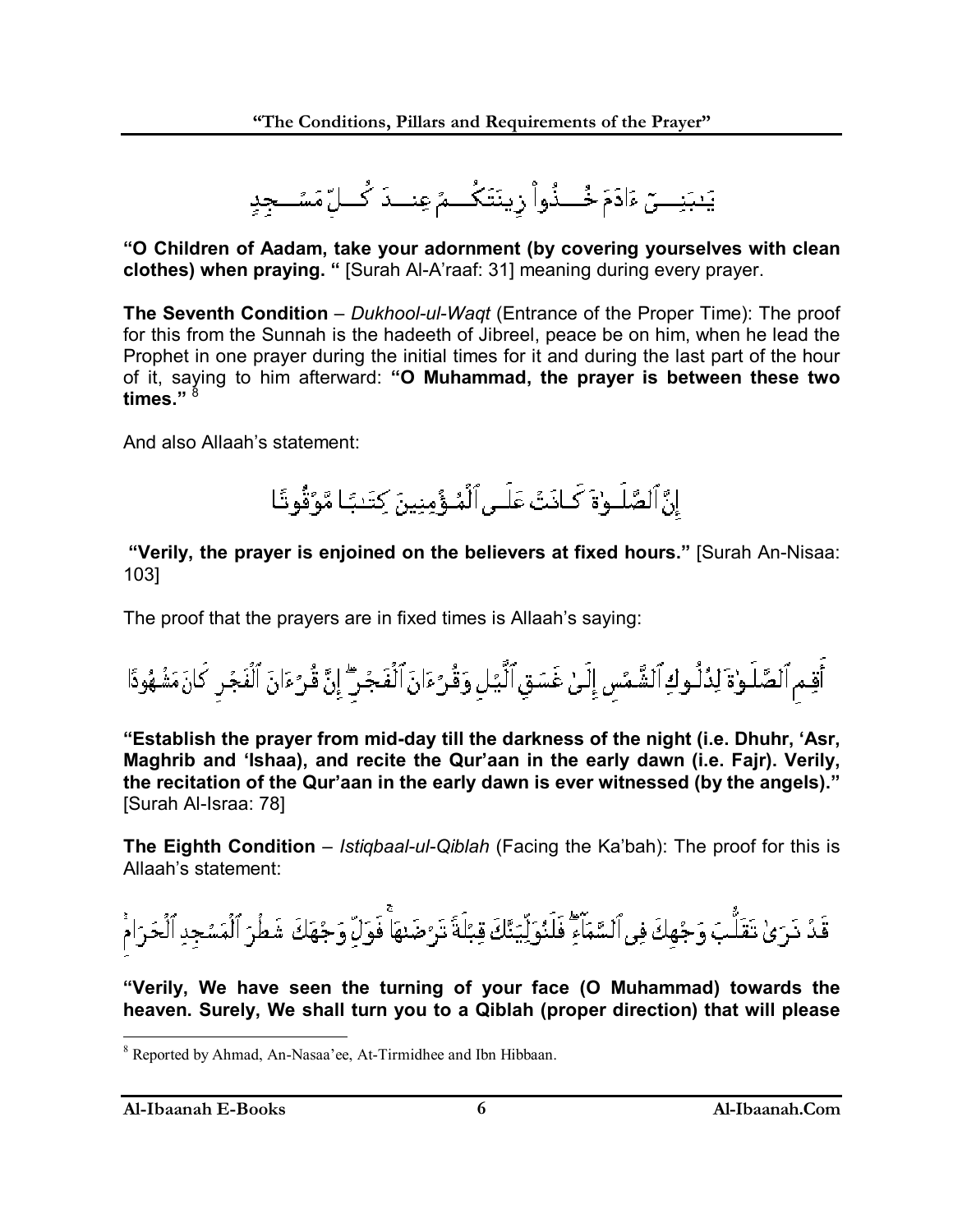**you. So turn your face to the direction of Al-Masjid-ul-Haraam."** [Surah Al-Baqarah: 144]

**The Ninth Condition** – An-Niyyah (The Intention): Its place is in the heart, and as for vocalizing it, then this is an innovation. The proof for this is the hadeeth: **"Verily actions are based on intentions, and verily every man will have what he intends."** <sup>9</sup>

<sup>&</sup>lt;sup>9</sup> Reported by Al-Bukhaaree and Muslim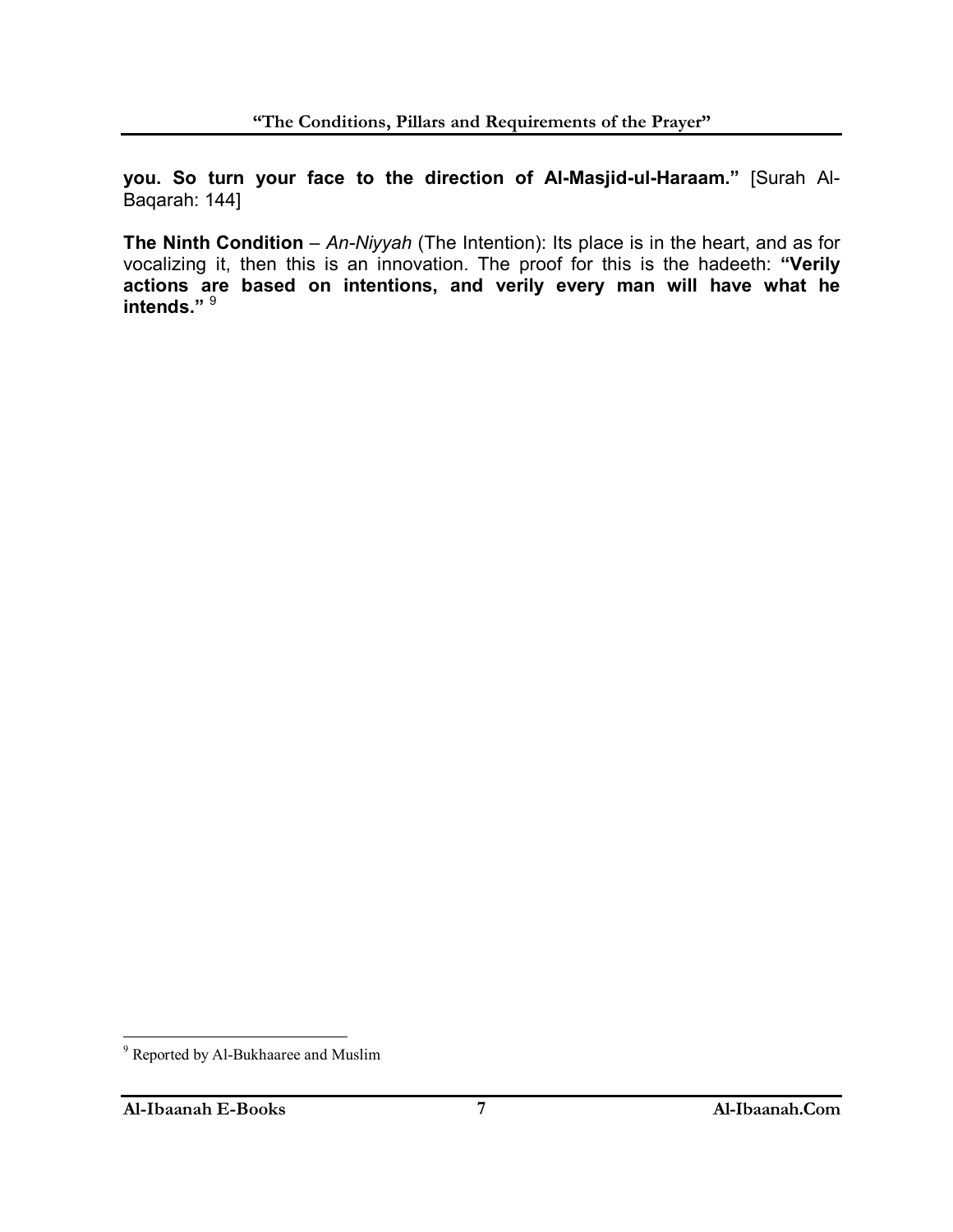## **THE PILLARS OF THE PRAYER**

The pillars of the prayer are fourteen: (1) Standing, if one has the ability to do so; (2) The opening Takbeer; (3) Reciting Surah Al-Faatihah; (4) Bowing; (5) Rising from Bowing; (6) Prostrating on all seven limbs;<sup>10</sup> (7) Erecting oneself from it; (8) Sitting between the two prostrations; (9) Remaining tranquil (i.e. not rushing) during all of these pillars; (10) Maintaining the same sequence; (11) the Final Tashahhud; (12) Sitting for it; (13) Sending Salaat on the Prophet; and (14) the (final) two Tasleems.

**The First Pillar:** Standing if one is able to do so. The proof for this is Allaah's statement:

حَنفِظُواْ عَلَى ٱلصَّلَوَتِ وَٱلصَّلَوٰةِ ٱلْوُسُطَىٰ وَقُومُواْ لِلَّهِ قَننِتِينَ

**"Guard strictly the prayers, especially the middle one. And stand before Allaah with full submission."** [Surah Al-Baqarah: 238]

**The Second Pillar:** The Opening Takbeer. The proof for this is the hadeeth: **"Its opening**<sup>11</sup> **is the Takbeer (saying** *Allaahu Akbar***) and its closing**<sup>12</sup> **is the Tasleem (Saying** *As-Salaam 'Alaikum***)."**13 After this occurs the opening supplication, which is supererogatory, and goes: "*Subhaanak Allaahumma wa Bi-Hamdika. Wa Tabaarakasmaka wa Ta'aala Jadduka. Wa Laa Ilaaha Ghayruka*." [Free from imperfections are You, O Allaah, and all praise is Yours. Blessed is Your Name and there is no deity worthy of worship besides You]

The meaning of "*Subhaanak Allaahumma*" is: I absolve You from all imperfections in a manner that befits Your majesty. **"***Wa Bi-Hamdika***"** i.e. while praising You. "*Wa Tabaarakasmaka*" i.e. blessing can be attained by mentioning You. "*wa Ta'aala* 

 $\overline{a}$ 

<sup>10</sup> Ibn 'Abbaas reported that Allaah's Messenger (*sallAllaahu 'alayhi wa sallam*) said: **"I have been ordered to prostrate on seven limbs: on the forehead – and he pointed to his nose – the (palms of the) hands, the knees and the toes of the feet."** [Reported by Al-Bukhaaree and Muslim]

<sup>&</sup>lt;sup>11</sup> **Translator's Note:** The word used in the hadeeth is "Tahreem", which has been translated as opening, but which more specifically means that which makes something forbidden. This is since with the opening Takbeer, the common actions of speaking and eating become forbidden, as one is now in prayer.

<sup>&</sup>lt;sup>12</sup> **Translator's Note:** The word used in the hadeeth is "Tahleel", which has been translated as closing, but which more specifically means to make something permissible. This is since with the closing Takbeer, the common actions of speaking and eating become permitted again, as one is now out of prayer.

<sup>&</sup>lt;sup>13</sup> Reported by Abu Dawood, At-Tirmidhee, Ahmad and Al-Bazaar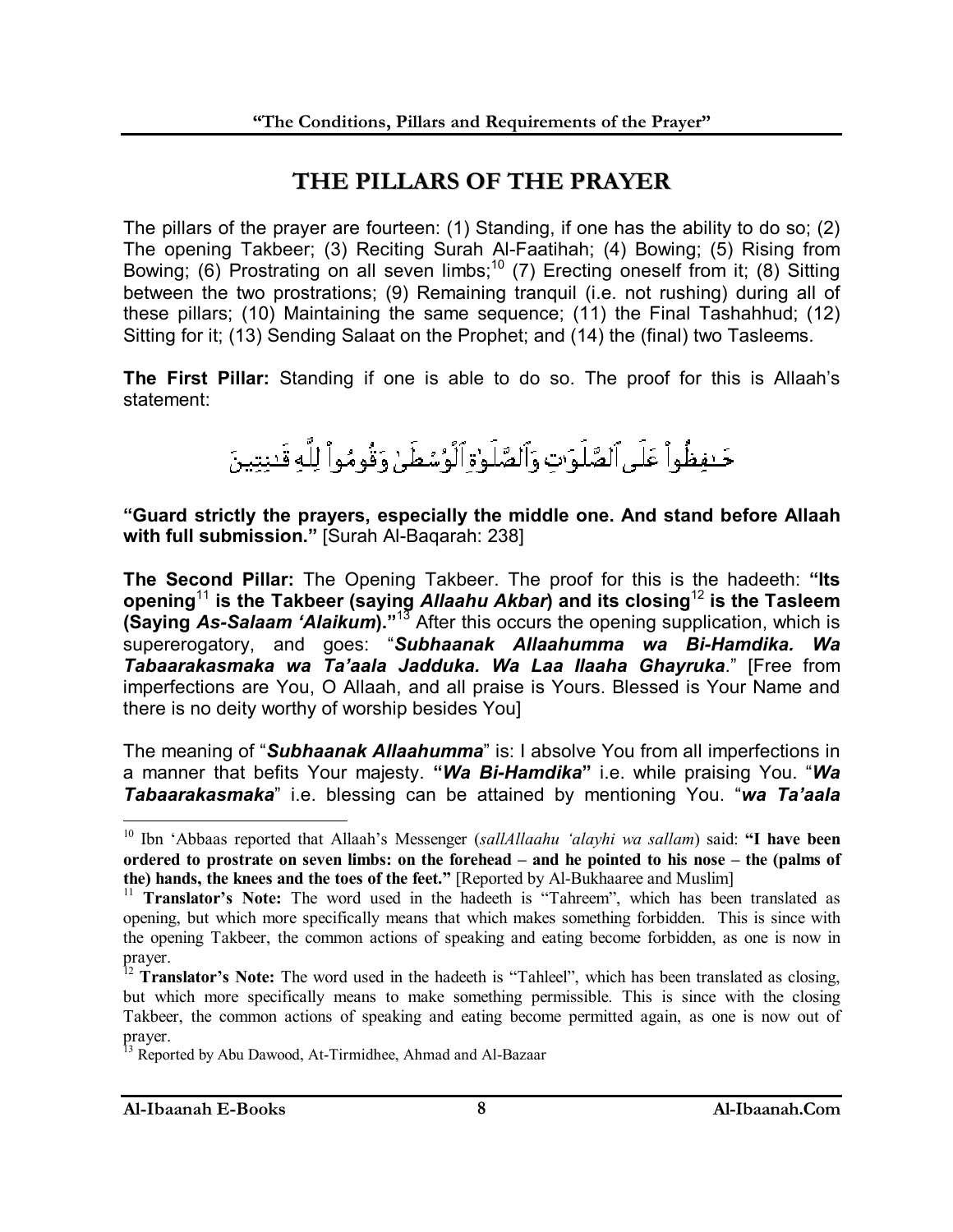*Jadduka*" i.e. Glorified be Your Greatness. "*Wa Laa Ilaaha Ghayruk*" i.e. There is nothing that has the right to be worshipped on the earth or in the heaven except You, O Allaah.

Then he says: "*A'udhoo Billaahi min ash-Shaytaan-ir-Rajeem"* (I seek refuge in Allaah from the rejected devil), i.e. "*A'udhoo*" means I seek refuge and recourse in You and rely on You, O Allaah. "*Min ash-Shaytaan-ir-Rajeem*" means the outcast, the one who is far removed from Allaah's mercy. He cannot harm me in my religion or in my worldly affairs.

**The Third Pillar:** Then there occurs the recitation of Surah Al-Faatihah, which is a pillar, in every *rak'ah* (unit), as occurs in the hadeeth: **"There is no prayer for the one who doesn't recite the opening (chapter) of the Book."** It is the foundation of the Qur'aan.

*"Bismillaah-ir-Rahmaan-ir-Raheem"* (In the Name of Allaah, the Most Merciful, Bestower of Mercy) is a request for blessing and assistance.

*"Al-Hamdulillaah"* (All praise is for Allaah): **"***Hamd***"** means praise. The definite article (Al) before Hamd is for including all the commendable acts He does. As for the good thing that one has no role in bringing about, such as beauty and so on, then praising that is called *madah* and not *hamd*.

*"Rabb-il-'Aalameen"* (Lord of all that is created): *Rabb* means the One who is worshipped, the Creator, the Sustainer, the King, the One who administers and brings up all of the creation through His favors. With regard to *'Aalameen*, everything that is apart from Allaah then that is considered *'Aalam.* He is the Lord of everyone and everything.

*"Ar-Rahmaan"* (The Most Merciful): means He grants a general mercy for all of the created beings.

*"Ar-Raheem"* (The Bestower of Mercy): means He gives a specified mercy for just the believers. The proof for this is Allaah's statement:



**"And He is ever an All-Bestower of mercy to the believers."** [Surah Al-Ahzaab: 43]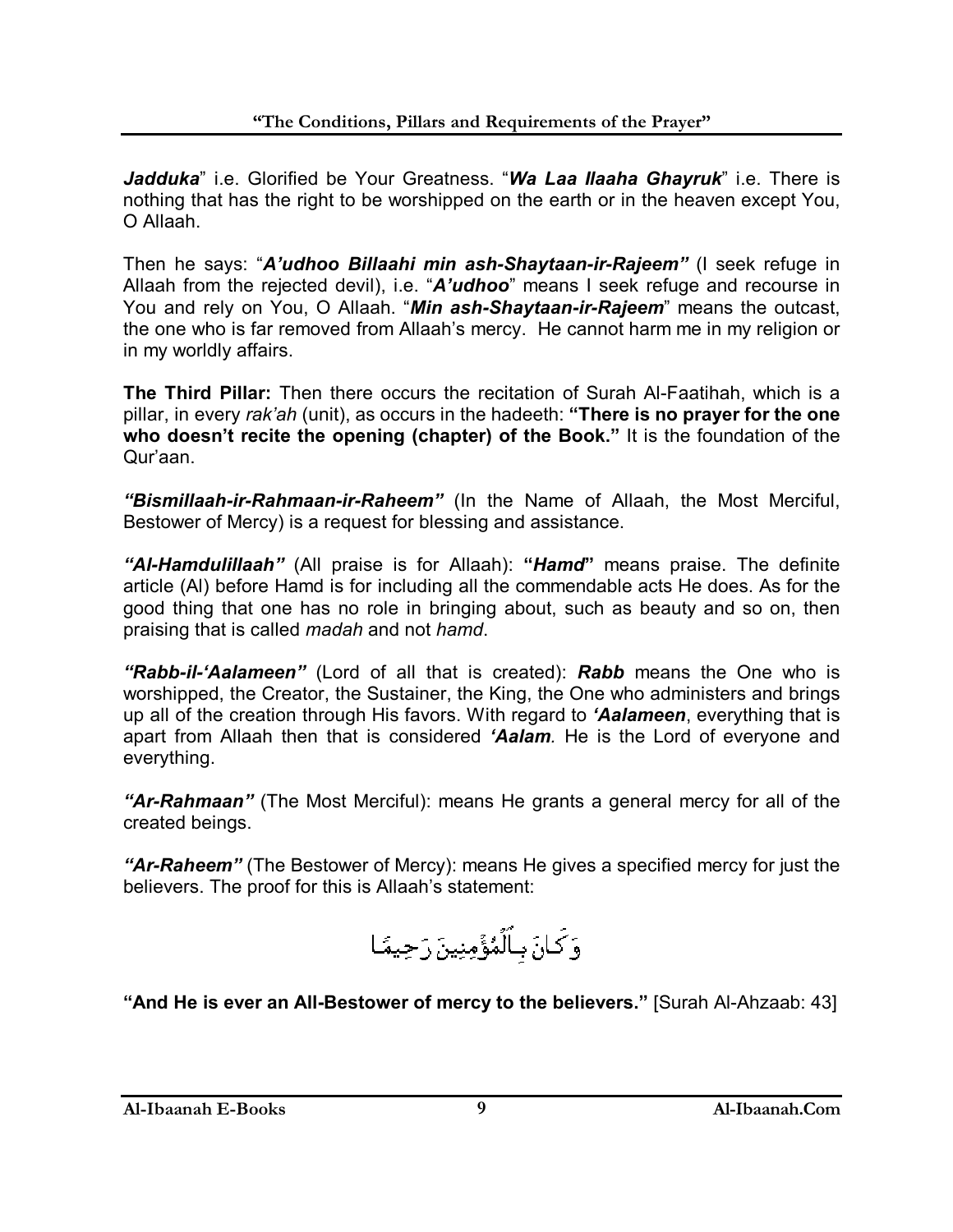*"Maaliki-Yawm-id-Deen"* (Master of the Day of Judgement): refers to the Day of Reward, Recompense and Accountability, the Day when everyone will be compensated for his deeds – if they are good, then there will be good (for him) and if they were evil, then there will be evil (for him). The proof for this is Allaah's statement:

**"And what will make you know what the Day of Recompense is? Again, what will make you know what the Day of Recompense is? (It will be) The Day when no person shall have power (to do anything) for another, and the decision that Day will be wholly with Allaah."** [Surah Al-Infitaar: 17-19]

There is also the hadeeth of the Prophet (*sallAllaahu 'alayhi wa sallam*): **"The shrewd person is the one who subjects himself and works for what comes after death. And the feeble person is the one who allows his soul to follow its vain desires, while aspiring for Allaah to grant his ambitions."** <sup>14</sup>

*"Iyyaaka Na'budu"* (You alone do we worship): meaning we don't worship anyone except You. This is a covenant between the servant and his Lord that he will not worship anyone besides Him.

*"Wa Iyyaaka Nasta'een"* (And in You alone do we seek assistance): This is a covenant between the servant and his Lord that he will not seek the assistance of anyone besides Allaah.

*"Ihdinaas-Siraat-al-Mustaqeem"* (Guide us to the Straight Path) means direct us, show us the way and keep us firm on **as-***Siraat* (the Path), meaning Islaam. It is also believed that it refers to the Messenger and likewise that it refers the Qur'aan. All of these meanings are true. What is meant by *Mustaqeem* (Straight) is that which has no deviations in it.

*"Siraat-aladheena An'amta 'alayhim"* (The Path of those You bestowed Your Favor on): meaning the way of those who have received your Bounty. The proof for this is Allaah's saying:

 $\overline{a}$ <sup>14</sup> Reported by Ahmad, At-Tirmidhee, Ibn Maajah and Al-Haakim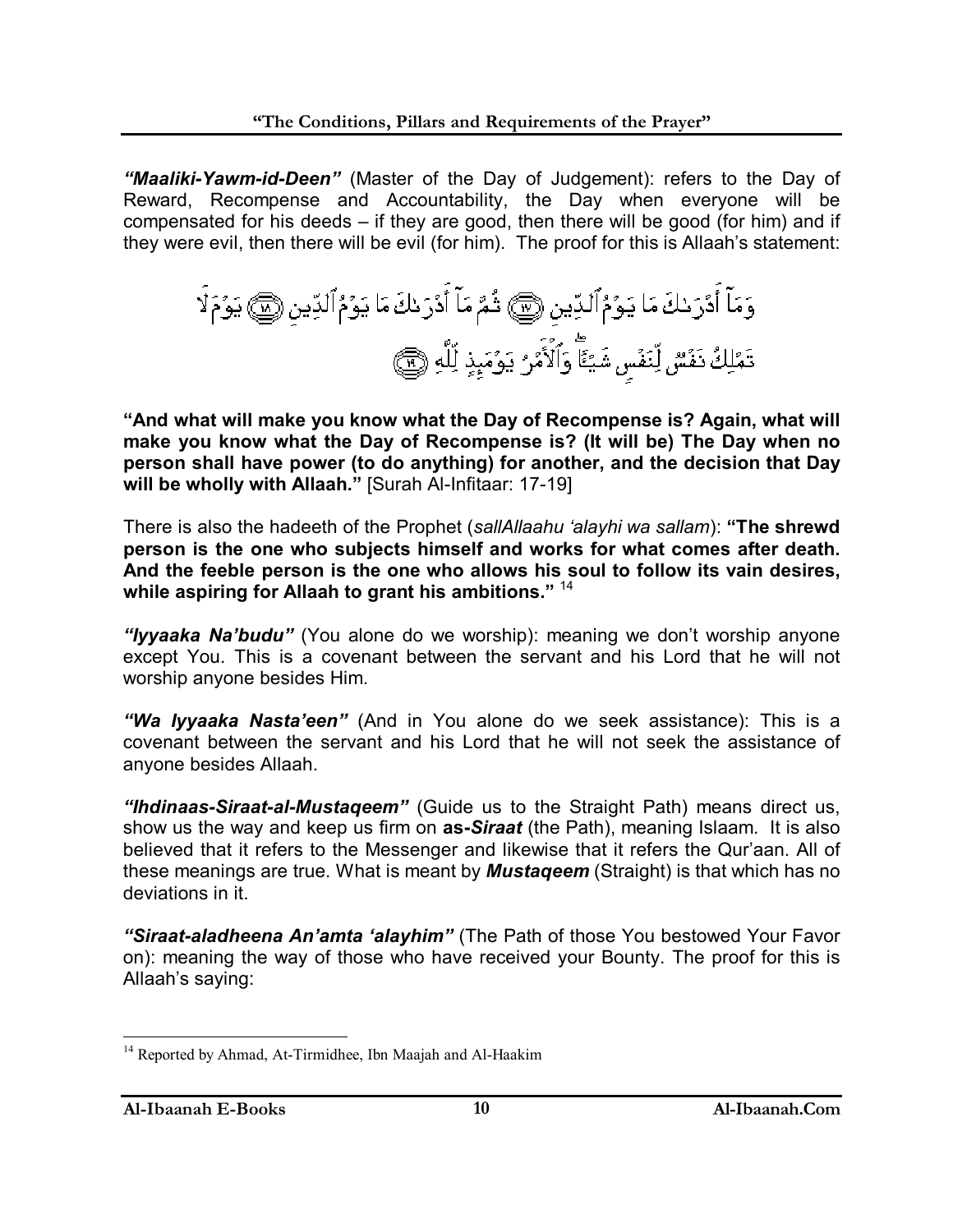

**"And whoever obeys Allaah and the Messenger, then they will be in the company of those on whom Allaah has bestowed His Favor, such as the prophets, the first to believe (in the prophets), the martyrs and the righteous. And how excellent these companions are!"** [Surah An-Nisaa: 69]

*"Ghayr-il-Maghdoobi 'alayhim"* (Not those who earned Your Anger): They are the Jews since they have knowledge but do not act on it. We ask Allaah to protect you from their way.

*"Wa laad-Daalleen"* {Nor of those who went astray): This refers to the Christians, who worship Allaah based on ignorance and misguidance. We ask Allaah to protect you from their way. The proof for those who went astray is Allaah's saying:

**"Say: Shall we inform you of the greatest losers with respect to their deeds? Those whose efforts have been wasted in this life, while they thought they were acquiring good by their deeds."** [Surah Al-Kahf: 103-105]

And there is also the hadeeth of the Prophet (*sallAllaahu 'alayhi wa sallam*): **"You will indeed follow the ways of those who came before you, in exactly the same manner, to the point that if they were to enter the hole of a lizard, you would also enter it."** They said: "O Messenger of Allaah, do you mean the Jews and the Christians?" He (*sallAllaahu 'alayhi wa sallam*) said: **"Who else?"** Al-Bukhaaree and Muslim reported it.

And the second hadeeth is: **"The Jews split up into seventy-one sects and the Christians split up into seventy-two sects. And this ummah (of Muslims) will split up into seventy-three sects. All of them will be in the Hellfire except for one." They said: "Who are they O Messenger of Allaah?"** He (*sallAllaahu 'alayhi*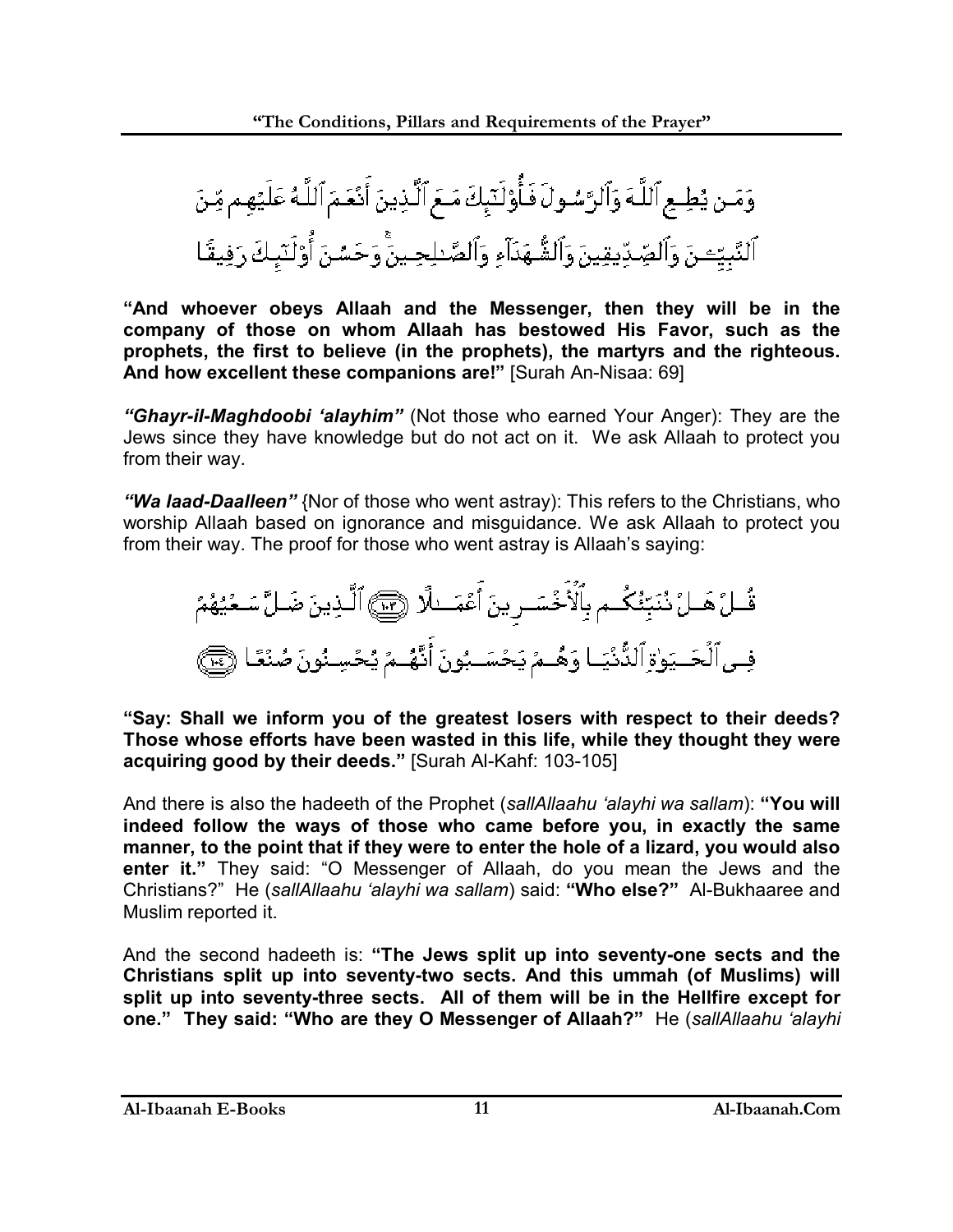*wa sallam*) said: **"Those who are upon the same way that I and my Companions are upon."**

**The Fourth Pillar:** Bowing

**The Fifth Pillar:** Rising from the bowing position

**The Sixth Pillar:** Prostrating on one's seven limbs.

**The Seventh Pillar:** Erecting oneself from that

**The Eighth Pillar:** Sitting between the two prostrations. The proof for these (last five) pillars is Allaah's statement:

يَنَأَيُّهَا ٱلَّذِينَ ءَامَنُواْ ٱرْكَعُواْ وَٱسْجُدُواْ

**"O you who believe! Bow and prostrate (in prayer)."** [Surah Al-Hajj: 77]

And also the hadeeth of the Prophet (*sallAllaahu 'alayhi wa sallam*): **"I was ordered to prostrate on seven body limbs."** <sup>15</sup>

**The Ninth Pillar:** Being in a state of tranquility during all of the acts.

**The Tenth Pillar:** Following a sequential order between these pillars. The proof for these (i.e. last two pillars) is the hadeeth about the man who prayed badly, narrated by Abu Hurairah (*radyAllaahu 'anhu*), who said: "One day we were sitting with the Prophet when a man entered and prayed. [Then he rose from prayer] and greeted the Prophet with Salaam. So the Prophet (*sallAllaahu 'alayhi wa sallam*) told him: **'Go back and pray for you have not prayed.'** This occurred three times, and finally the man said: 'I swear by the One who sent you as a prophet in truth, I cannot do better than this, so teach me (the correct way to pray).' So the Prophet (*sallAllaahu 'alayhi wa sallam*) said: **'When you get up to pray, say the Takbeer (***Allaahu Akbar***). Then recite what is easy for you from the Qur'aan. Then bow until you feel tranquility bowing. Then rise until you feel tranquil standing. Then prostrate until you feel tranquility whilst prostrating. Then rise from it until you feel tranquility sitting. Then do this in all of your prayers.'**"

 $\overline{a}$ <sup>15</sup> Reported by Al-Bukhaaree and Muslim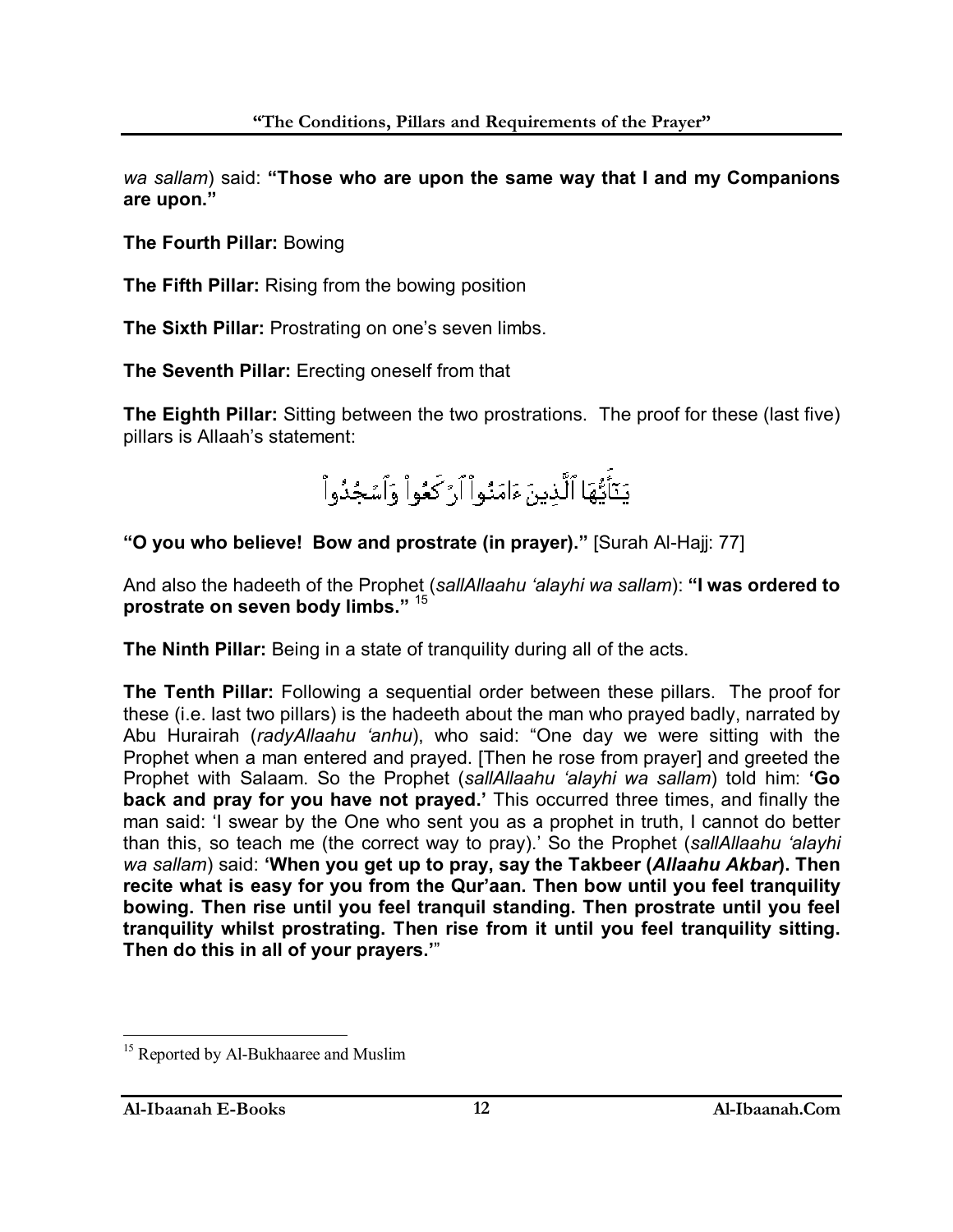**The Eleventh and Twelfth Pillar:** The final Tashahhud is an obligatory pillar, as is stated in the hadeeth reported by Ibn Mas'ood (*radyAllaahu 'anhu*), who said: "Before the tashahhud was made obligatory on us, we would say: *'As-Salaamu 'alaaAllaahi min 'Ibaadihi. As-Salaamu 'alaa Jibreel wa Mikaa'eel.'* [Peace be on Allaah from His servants. Peace be on Jibreel and Mikaa'eel]. So the Prophet (*sallAllaahu 'alayhi wa sallam*) said: **'Do not say: Peace (Salaam) be on Allaah, for indeed Allaah, He is As-Salaam. Instead say:** *At-Tahiyyaatu Lillaahi was-Salawaatu wat-Tayyibaat. As-Salaamu 'alayka ayyuhaan-Nabee wa Rahmatullaahi wa Barakaatuh. As-Salaamu 'alaynaa wa 'alaa 'Ibaadillaahis-Saaliheen. Ash-hadu an Laa Ilaaha IllaaAllaah wa Ash-hadu anna Muhammadan 'abduhu wa Rasooluh***.'**16" 17

The meaning of *"At-Tahiyyaat"* is that all of the glorifications are for Allaah, who possesses and deserves that, such as the acts of inclining, bowing, prostrating, remaining and continuing (in the acts of prayer). Everything for which the Lord of creation is glorified due to, then that belongs to Allaah. So whoever directs any part of that (glorification) to other than Allaah, he is a polytheist, disbeliever.

*"As-Salawaat"* means all of the supplications. It is also held that it refers to the five daily prayers.

*"wat-Tayyibaat"*: Allaah is Tayyib (good), He does not accept any of the sayings or actions except for those that are tayyib (good).

*"As-Salaamu 'alayka ayyuhaan-Nabee wa Rahmatullaahi wa Barakaatuh"* means that you are supplicating for the Prophet to have safety, mercy and blessing. The one who is supplicated for is not being supplicated to along with Allaah.<sup>18</sup>

*"As-Salaamu 'alaynaa wa 'alaa 'Ibaadillaahis-Saaliheen"* means you are sending Salaam (peace) upon yourself and to every righteous servant in the heaven and the earth.

 $\overline{a}$ 

<sup>16</sup> **Translator's Note:** This means **"All acts of praise, supplications, and good are for Allaah. Peace be on you O Prophet, and also the mercy and blessings of Allaah. Peace be on us, and on the righteous slaves of Allaah. I bear witness that no one has the right to be worshipped except Allaah and that Muhammad is His slave and Messenger."**

<sup>17</sup> Reported by Al-Bukhaaree in his *Saheeh*

<sup>18</sup> **Translator's Note:** According to the hadeeth of Ibn Mas'ood (*radyAllaahu 'anhu*) reported in Al-Bukhaaree and Muslim, the Companions would say: *"As-Salaamu 'alaan-Nabee"* [Peace be on the Prophet] instead of *"As-Salaamu 'alayka ayyuhaan-Nabee"* [Peace be on you O Prophet] after the Prophet died, mentioning him (*sallAllaahu 'alayhi wa sallam*) in the third person. Refer to "The Prophet's Prayer Described" by Imam Al-Albaanee for a discussion on this.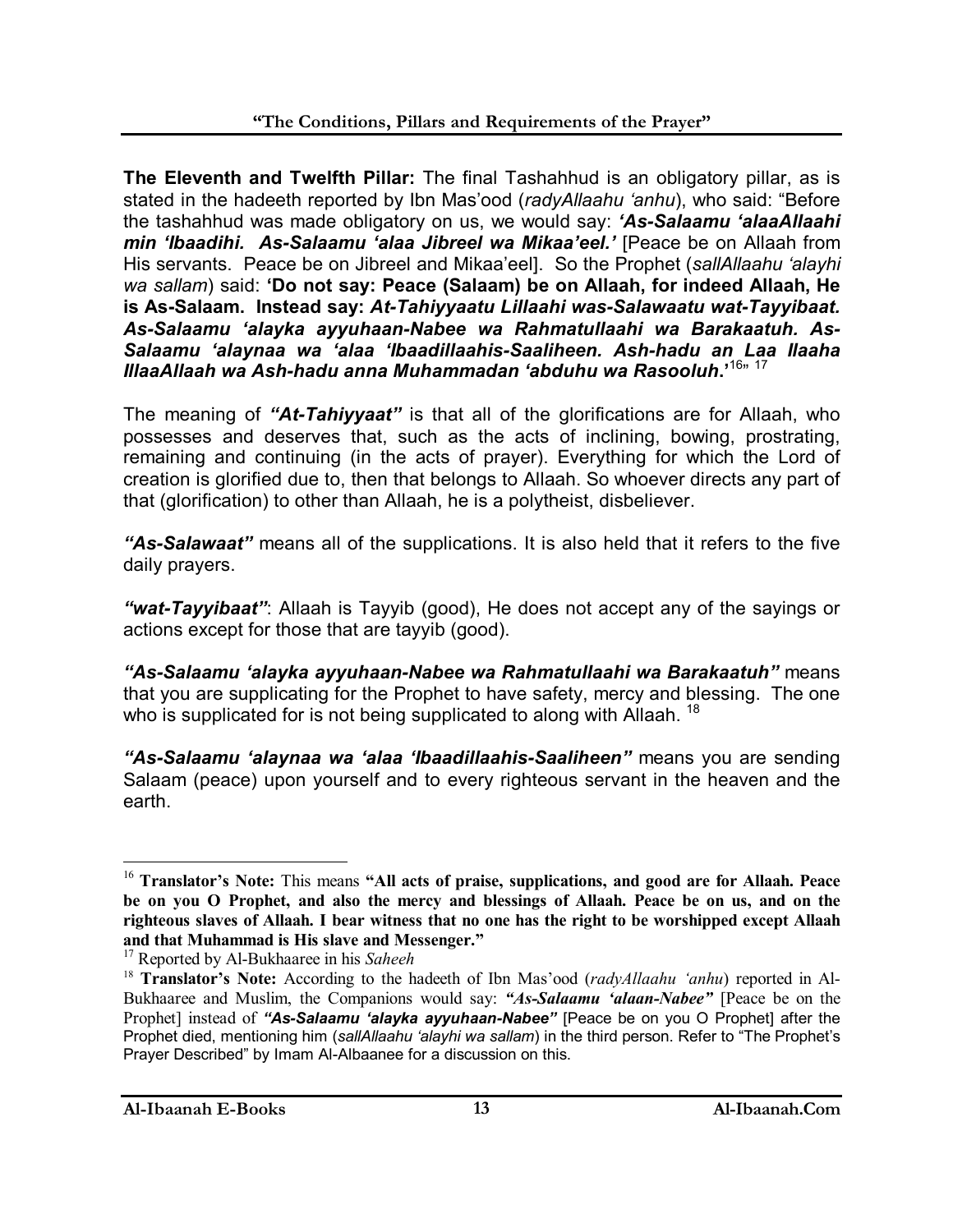*"Salaam"* is for the supplication. *"Saaliheen"* is for those who are being supplicated for, and they are not being supplicated to along with Allaah.

*"Ash-hadu an Laa Ilaaha IllaaAllaah wahdahu laa Shareeka Lahu"*: You testify with a certain testimony that no one in the heaven and the earth has the right to be worshipped except Allaah. And your testimony that Muhammad is the Messenger of Allaah means that he is a slave (worshipper of Allaah) who is not to be worshipped, and a messenger who is not to be rejected. Rather, he is to be obeyed and followed. Allaah honored him with granting him the station of servitude (i.e. that he worships Allaah). The proof for this is Allaah's statement: \

تَبَارَكَ ٱلَّذِى ذَرٍّلَ ٱلْفُرُقَانَ عَلَىٰ عَبُدِهِۦ لِيَكُونَ لِلْعَنلَمِينَ ذَذِيرًا

**"Blessed be the One who sent the Criterion to His slave so that He may be a warner for the creation."** [Surah Al-Furqaan: 1]

**The Thirteenth and Fourteenth Pillar:** *"Allaahumma Salli 'alaa Muhammadin wa 'alaa Aali Muhammadin kamaa Salayta 'alaa Ibraaheema wa 'alaa Aali Ibraaheema Innaka Hameedun Majeed."* The meaning of Salaat from Allaah is His praising of His servant in the greatest of gatherings, as has been reported by Al-Bukhaaree in his *Saheeh* from Abul-'Aaliyah who said: "The Salaat of Allaah means His praise for His servant in the highest of gatherings (i.e. angels)." It is also held that Salaat means mercy. But the first definition is more correct. As for the Salaat when it comes from the angels, then it means: Asking for forgiveness. And from the humans, it means supplication. Asking for blessing of Muhammad and what comes after that are all supererogatory statements and actions.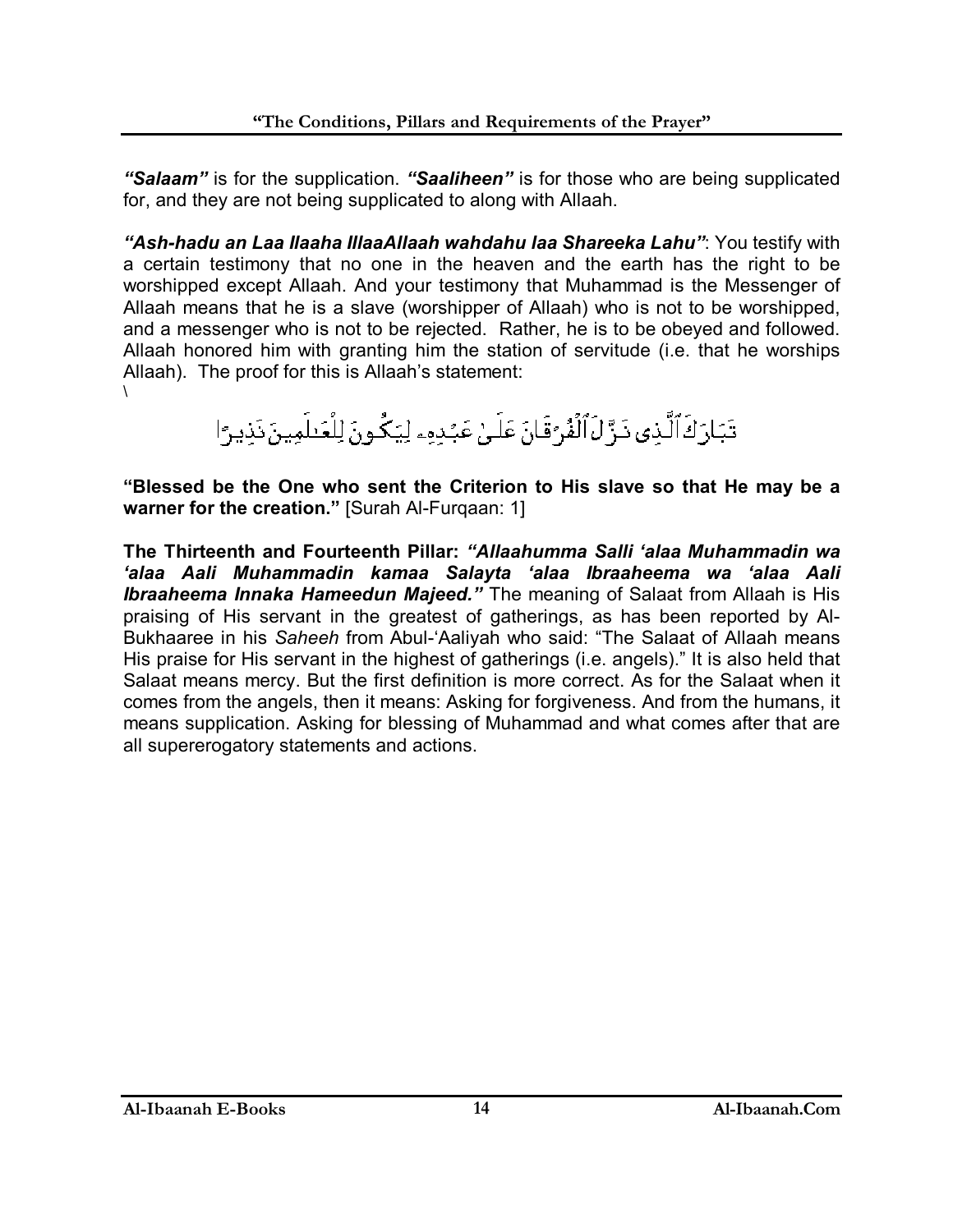# **THE REQUIREMENTS FOR THE PRAYER**

Its requirements are eight: (1) All of the Takbeers except for the Opening Takbeer; (2) Saying "*Subhaana Rabby al-'Adheem*" [Perfect is my Lord, the Most Great] while bowing; (3) Saying *"Sami'a Allaahu Liman Hamidahu"* [Allaah hears the one who praises Him] – this applies to the one leading the prayer and the one praying alone; (4) Saying *"Rabbanaa wa Lakal-Hamd"* [Our Lord to You belongs the Praise] – this applies to everyone; (5) Saying *"Subhaana Rabby al-A'alaa"* [Perfect is my Lord, the Most High] while prostrating; (6) Saying *"Rabb Ighfir Lee"* [My Lord, forgive me] while in between the two prostrations; (7) The first Tashahhud; and (8) Sitting for it.

The pillars are that which if one fails to perform any of them out of forgetfulness or intentionally, his prayer is rendered invalid because of his abandoning it. The requirements are that which if one fails to perform any of them intentionally, his prayer is rendered invalid due to his abandoning it, but if he leaves any of them due to forgetfulness, he is obligated to perform the (extra) prostrations for forgetfulness (at the end of the prayer). And Allaah knows best.

#### **[End of Treatise]**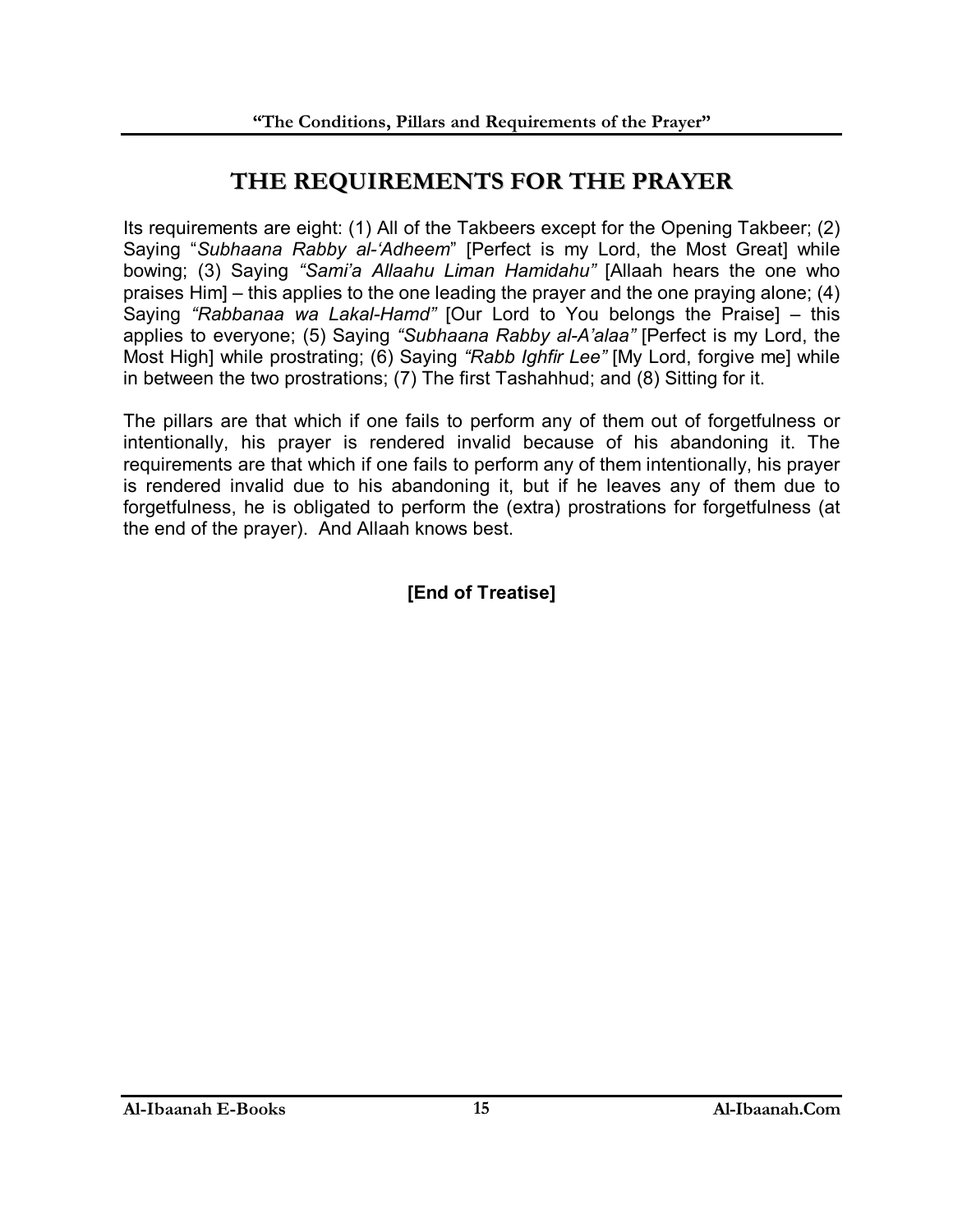# **QUICK REFERENCE GUIDE**

**The Nine Conditions of the Prayer:** A condition is that which must be present before the prayer is performed in order for it to be acceptable.

- 1. One must be Muslim
- 2. He must be sane and conscious
- 3. He must be of the age of maturity
- 4. He must have *wudoo* (ablution) and have taken ghusl if necessary
- 5. There must be no impurities on his body, clothes or place of prayer
- 6. He must cover his *'awrah*.
- 7. It must be the right time for the prayer he is performing
- 8. His entire body must be facing the Qiblah.
- 9. He must have the intention for the prayer in his heart

**The Fourteen Pillars of the Prayer:** A pillar is that which must be performed during the prayer, and if left out, whether intentionally or unintentionally, makes the prayer invalid.

- 1. Standing, if one has the ability to do so
- 2. The opening Takbeer
- 3. Reciting Surah Al-Faatihah in every rak'ah
- 4. Bowing
- 5. Rising from Bowing
- 6. Prostrating on all seven limbs
- 7. Erecting oneself from it
- 8. Sitting between the two prostrations
- 9. Remaining tranquil (i.e. not rushing) during all of these pillars)
- 10. Maintaining the same Sequence
- 11. The final Tashahhud
- 12. Sitting during the Tashahhud
- 13. Sending Salaat on the Prophet
- 14. The (final) two Tasleems

**The Eight Requirements of the Prayer:** A requirement is that which must be performed in prayer. If left out intentionally, the prayer is invalid. If left out unintentionally, out of forgetfulness, one must make the two prostrations of forgetfulness (*sujood as-sahw*) at the end of the prayer.

- 1. All the takbeers except the opening one
- 2. Saying "*Subhaana Rabby al-'Adheem*" when bowing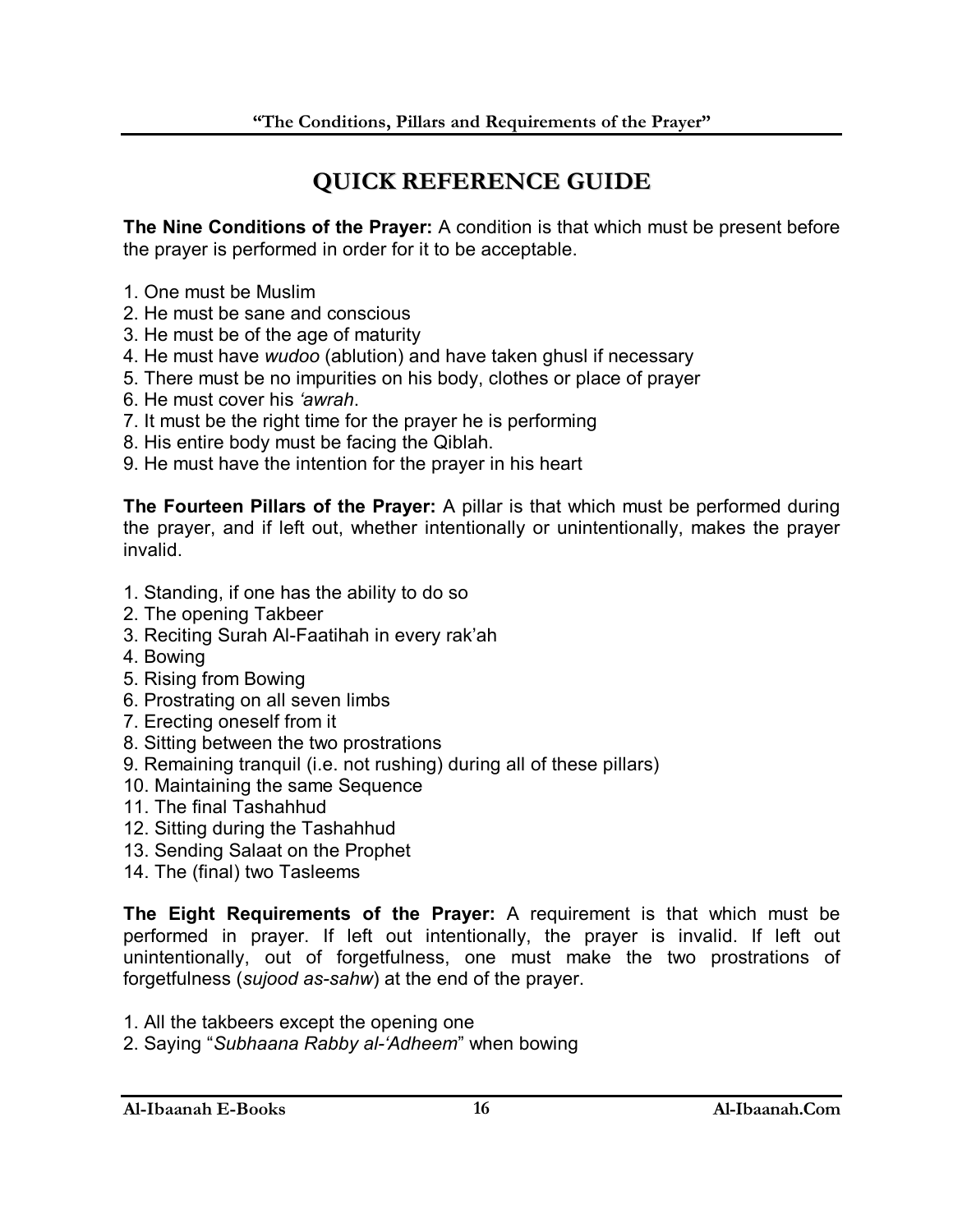3. Saying "*Sami'a Allaahu Liman Hamidahu*" – This applies to the one leading the prayer and the one praying alone

4. Saying "*Rabbanaa wa Lakal-Hamd*" – this applies to everyone praying

- 5. Saying "*Subhaana Rabby al-A'alaa*" when prostrating
- 6. Saying "*Rabb Ighfir Lee*" while in between the two prostrations
- 7. The first Tashahhud

8. Sitting during the first Tashahhud.

## **The Ten Conditions of Wudoo:**

- 1. One must be Muslim
- 2. He must be sane and conscious
- 3. He must have reached the age of maturity
- 4. He must have the Intention
- 5. He must intend to not stop until he completes his ritual purity
- 6. He must remove that which makes ritual purity mandatory
- 7. His private parts must be clean
- 8. He must use clean water that is permissible
- 9. He must remove all things that prevent the water from reaching his skin

10. It must be the proper time. This applies to those who have extended periods of ritual impurity, such as menstruating women

#### **The Six Requirements of Wudoo:**

1. He must wash his face, which is from ear to ear and forehead to chin, and which includes rinsing the mouth and inhaling water in the nose and blowing it out.

2. He must wash his hands up to (and including) the elbows

- 3. He must wipe his entire head, including the ears (with water)
- 4. He must wash his feet up to (and including) the ankles

5. He must maintain this sequence (i.e. 1 to 4)

6. Each of the above acts must be done without any pause in between them so as to let the previous part of the body that was washed become dry.

#### **The Eight Nullifiers of Wudoo:**

- 1. Whatever comes out from the two private parts
- 2. Any foul impure substance that comes out from the body
- 3. Loss of consciousness (i.e. sleep/insanity)
- 4. Touching a woman with sexual desire
- 5. Touching one's private part with the hand, whether it is the penis or the anus
- 6. Eating the meat of camels